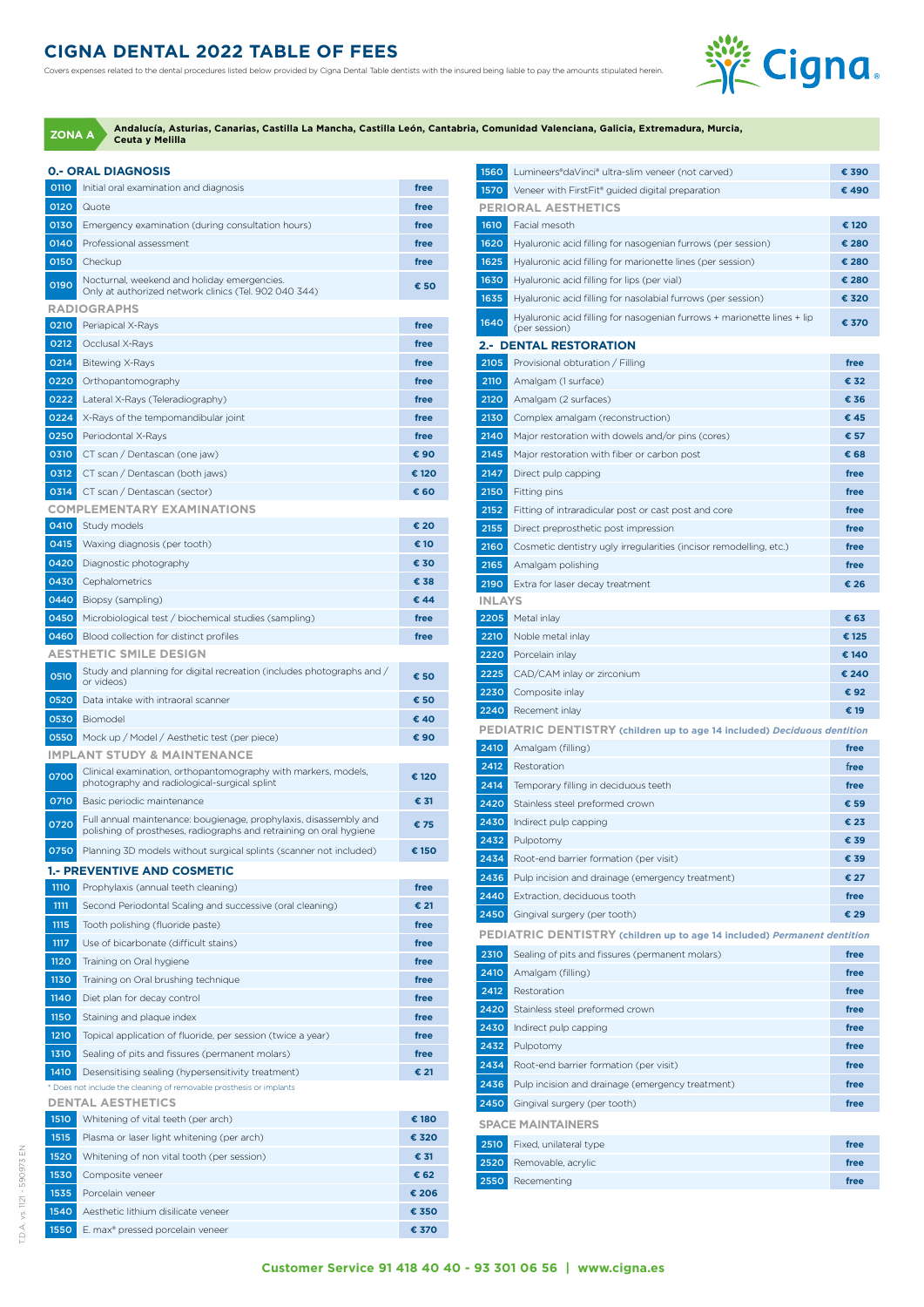|             | 3.- ENDODONTICS                                                                                                    |       |
|-------------|--------------------------------------------------------------------------------------------------------------------|-------|
| 3305        | PULPECTOMY: (including 3500 and necessary X-rays)<br>Supplement for mechanized root canals with rotary instruments | € 30  |
| 3306        | Supplement for root canals performed under microscope                                                              | € 20  |
|             |                                                                                                                    |       |
| 3310        | Root canal (1 canal) (X-rays included)                                                                             | € 68  |
| 3320        | Root canal (2 canals) (X-rays included)                                                                            | € 89  |
| 3330        | Root canal (3 or more canals) (X-rays included)                                                                    | € 108 |
| 3315        | Retreatment 1 canal (X-rays included)                                                                              | €78   |
| 3325        | Retreatment 2 canals (X-rays included)                                                                             | € 105 |
| 3335        | Retreatment 3 canals (X-rays included)                                                                             | € 136 |
| 3350        | Apex-formation with MTA (1 session)                                                                                | € 39  |
|             | <b>ENDODONTRIC SURGERY</b>                                                                                         |       |
| 3410        | Periapical surgery (apicoectomy)                                                                                   | € 112 |
| 3420        | Retro filling (for root)                                                                                           | € 39  |
| 3440        | Root amputation (hemisection)                                                                                      | € 110 |
| 3500        | Pulp incision and drainage (Emergency treatment)                                                                   | € 25  |
|             | <b>4.- PERIODONTICS</b>                                                                                            |       |
| 4010        | Periodontal evaluation (sounding)                                                                                  | free  |
| 4020        | Local chemotherapy application                                                                                     | free  |
| 4030        | Occlusal examination                                                                                               | free  |
| 4035        | Occlusal adjustment by balancing / selective grinding                                                              | free  |
| <b>4110</b> | Scaling and root planing (per quadrant)                                                                            | € 46  |
| 4120        | Periodontal treatment maintenance (throughout the mouth)                                                           | € 27  |
| 4130        | Decontamination of periodontal pockets and / or peri implantitis using<br>glycerin or ozone                        | € 25  |
| 4132        | Treatment of periodontal pockets with Ligosan® doxycycline gel                                                     | € 90  |
| 4210        | Gingivectomy or gingivoplasty (per tooth)                                                                          | € 27  |
| 4220        | Gingivectomy or gingivoplasty (per sextant)                                                                        | € 43  |
| 4230        | Gingivectomy or gingivoplasty (per quadrant)                                                                       | € 58  |
| 4290        | Clinical crown extension (hard tissue)                                                                             | € 53  |
| 4310        | Periodontal surgery (surgical curettage per piece)                                                                 | € 15  |
| 4320        | Periodontal flap surgery (per sextant)                                                                             | € 86  |
| 4330        | Periodontal flap surgery (per quadrant)                                                                            | € 120 |
| 4350        | Modified Widman flap procedure (per quadrant)                                                                      | € 160 |
| 4410        | Flap surgery with graft (per piece)                                                                                | € 30  |
| 4420        | Flap surgery with graft (per sextant)                                                                              | € 117 |
| 4430        | Flap surgery with graft (per quadrant)                                                                             | € 160 |
| 4450        | Free mucosal or connective graft                                                                                   | € 169 |
| 4510        | Periodontal splinting per piece                                                                                    | € 20  |
| 4520        | Periodontal splinting (sector)                                                                                     | € 86  |
| 4550        | Peridontogram                                                                                                      | € 42  |
| 4590        | Laser treatment (per session)                                                                                      | € 66  |
|             | <b>REGENERATIVE THERAPY - BONE GRAFTING</b>                                                                        |       |
| 4710        | Regenerative Membrane                                                                                              | € 206 |
| 4740        | Titanium mesh                                                                                                      | € 220 |
| 4770        | Plasma rich in growth factors (P.R.G.F.)                                                                           | € 222 |
| 4810        |                                                                                                                    | € 164 |
| 4820        | Alveoloplasty or bone filling (biomaterials)                                                                       | € 338 |
|             | Jaw remodelling with bone filling                                                                                  | €43   |
| 4825        | Retention pin or screw (each)                                                                                      |       |
| 4850        | Autologous bone graft (chin, tuberosity)<br><b>5.- PROSTHODONTICS</b>                                              | €795  |
| 5010        | Exploration and evaluation for prosthetic rehabilitation                                                           | free  |
| 5020        | Dentoalveolar impression and model positives                                                                       | free  |
|             |                                                                                                                    |       |
| 5025        | Special model casting                                                                                              | free  |
| 5030        | Obtaining intermaxillary records                                                                                   | free  |
| 5040        | Occlusal Adjustments to fitted prostheses                                                                          | free  |
| 5050        | Relining or provisional conditioner, removable dentures                                                            | free  |
|             | <b>FIXED PROTHESIS</b>                                                                                             |       |
| 5110        | Temporary Resin Crown                                                                                              | € 21  |
| 5120        | Acrylic or Composite Jacket                                                                                        | € 109 |
| 5130        | Cast or injected porcelain jacket (Empress type)                                                                   | € 230 |
| 5140        | Condensed porcelain jacket (In-Ceram type)                                                                         | € 310 |
| 5145        | Procera Allceram jacket or Lithium disilicate                                                                      | € 365 |
| 5147        | Crown or Bridge Unit (CAD / CAM) Disilicate, E-Max® or PEEK                                                        | € 395 |
| 5150        | Partial crown                                                                                                      | € 119 |
| 5160        | Metal crown or bridge                                                                                              | € 124 |
| 5170        | Metal/resin crown or bridge                                                                                        | € 143 |

| 5180 | Metal/porcelain crown or bridge                                                                 | € 192   |
|------|-------------------------------------------------------------------------------------------------|---------|
| 5185 | Noble metal/titanium crown or bridge                                                            | € 280   |
| 5210 | Maryland Bridge                                                                                 | € 320   |
| 5230 |                                                                                                 | € 35    |
|      | Bridge support or onlay                                                                         |         |
| 5310 | Cast metal stump, one root                                                                      | € 65    |
| 5330 | Cast metal stump, more than one root                                                            | €75     |
| 5335 | Cast noble metal stump                                                                          | € 88    |
| 5410 | Recement crowns                                                                                 | € 19    |
| 5415 | Mechanical bridge dismantling                                                                   | € 19    |
| 5420 | Porcelain fixture                                                                               | € 51    |
|      | <b>REMOVABLE PROSTHESIS</b>                                                                     |         |
| 5510 | Complete acrylic (upper or lower)                                                               | € 300   |
|      |                                                                                                 |         |
| 5520 | Partial acrylic (1 to 3 teeth)                                                                  | € 135   |
| 5522 | Partial acrylic (4 to 6 teeth)                                                                  | € 188   |
| 5525 | Partial acrylic (7 or more teeth)                                                               | € 240   |
| 5528 | Supplement for hypoallergenic or appropriate resin                                              | € 41    |
| 5529 | Supplement for porcelain teeth (per tooth)                                                      | € 13    |
| 5540 | Partial flexible (Valplast or Flexite) (1 to 3 teeth)                                           | € 380   |
| 5542 | Parcial flexible (Valplast or Flexite) (4 to 6 teeth)                                           | € 415   |
| 5546 | Parcial flexible (Valplast or Flexite) (7 or more teeth)                                        | € 440   |
|      |                                                                                                 |         |
| 5560 | Neobase to rebase up to 5 dental pieces                                                         | €75     |
| 5565 | Neobase to rebase more than 5 dental pieces                                                     | € 150   |
| 5570 | Restoration or addition of dental pieces of flexible Removable Partial<br>Prosthesis            | € 70    |
| 5630 | Skeletal partial dentures (1 to 3 teeth) (it includes braces, plates,<br>retainers / hooks)     | € 309   |
| 5632 | Skeletal partial dentures (4 to 6 teeth) (it includes braces, plates,<br>retainers / hooks)     | € 365   |
| 5634 | Skeletal partial dentures (7 to 9 teeth) (it includes braces, plates,<br>retainers / hooks)     | € 415   |
| 5636 | Skeletal partial dentures (10 or more teeth) (it includes braces, plates,<br>retainers / hooks) | € 465   |
|      | <b>COMPOSITE PROSTHESES</b>                                                                     |         |
| 5710 | Simple precision attachment                                                                     | € 105   |
| 5715 | Complex precision attachment                                                                    | € 130   |
| 5720 | Telescopic crown                                                                                | €95     |
| 5730 | Retention bar                                                                                   | € 160   |
| 5740 | Retention magnets                                                                               | € 130   |
|      | <b>IMPLANT PROSTHETICS</b>                                                                      |         |
| 5810 | Transepithelial abutment                                                                        | € 145   |
| 5815 | Angle or cosmetic abutment                                                                      | € 175   |
| 5816 | Zirconium abutment                                                                              | € 185   |
| 5817 | LOCATOR <sup>®</sup> type anchor                                                                | € 220   |
|      |                                                                                                 |         |
| 5820 | Provisional crown on implant                                                                    | € 105   |
| 5830 | Noble metal / titanium crown or bridge                                                          | € 320   |
| 5835 | Ceramic / metal cemented crown or bridge unit                                                   | € 360   |
| 5840 | Dental crown or bridge unit in zirconia (CAD/CAM)                                               | € 392   |
| 5850 | Ball attachment (O-Ring, Dal-Ro, among others)                                                  | € 190   |
| 5852 | Bar on 2 implants                                                                               | € 490   |
| 5853 | Bar on 3 or more implants                                                                       | € 590   |
| 5854 | Two bars on 4 or more implants                                                                  | € 690   |
| 5858 | Mucosa-implant supported overdenture (with riders)                                              | € 580   |
| 5860 | Hybrid prosthesis screwed onto implants (resin teeth)                                           | € 1,675 |
| 5865 |                                                                                                 |         |
|      | Hybrid prosthesis screwed onto implants (porcelain teeth)<br><b>REPAIR PROCEDURES</b>           | € 1,880 |
| 5905 | Removable denture cleaning                                                                      | € 30    |
| 5910 | Simple resin repair                                                                             | € 35    |
| 5920 | Replace pieces or retainer or support                                                           | € 40    |
| 5922 | Aesthetic clasp                                                                                 | € 54    |
|      |                                                                                                 |         |
| 5924 | Tooth retention system replacement (teflon, retainer)                                           | € 45    |
| 5930 | Rebasing special materials                                                                      | € 66    |
| 5940 | Temporary tissue adaptation (old prosthetic)                                                    | € 37    |
| 5950 | Common rebase                                                                                   | € 49    |
| 5955 | Soft resin rebase                                                                               | €82     |
|      | <b>6.- OCCLUSION / TMJ</b>                                                                      |         |
| 6110 | Occlusal analysis and mounting in articulator                                                   | € 60    |
| 6120 | Selective grinding                                                                              | € 54    |
| 6130 | Hard discharge splint (Michigan kind)                                                           | € 140   |
|      |                                                                                                 |         |